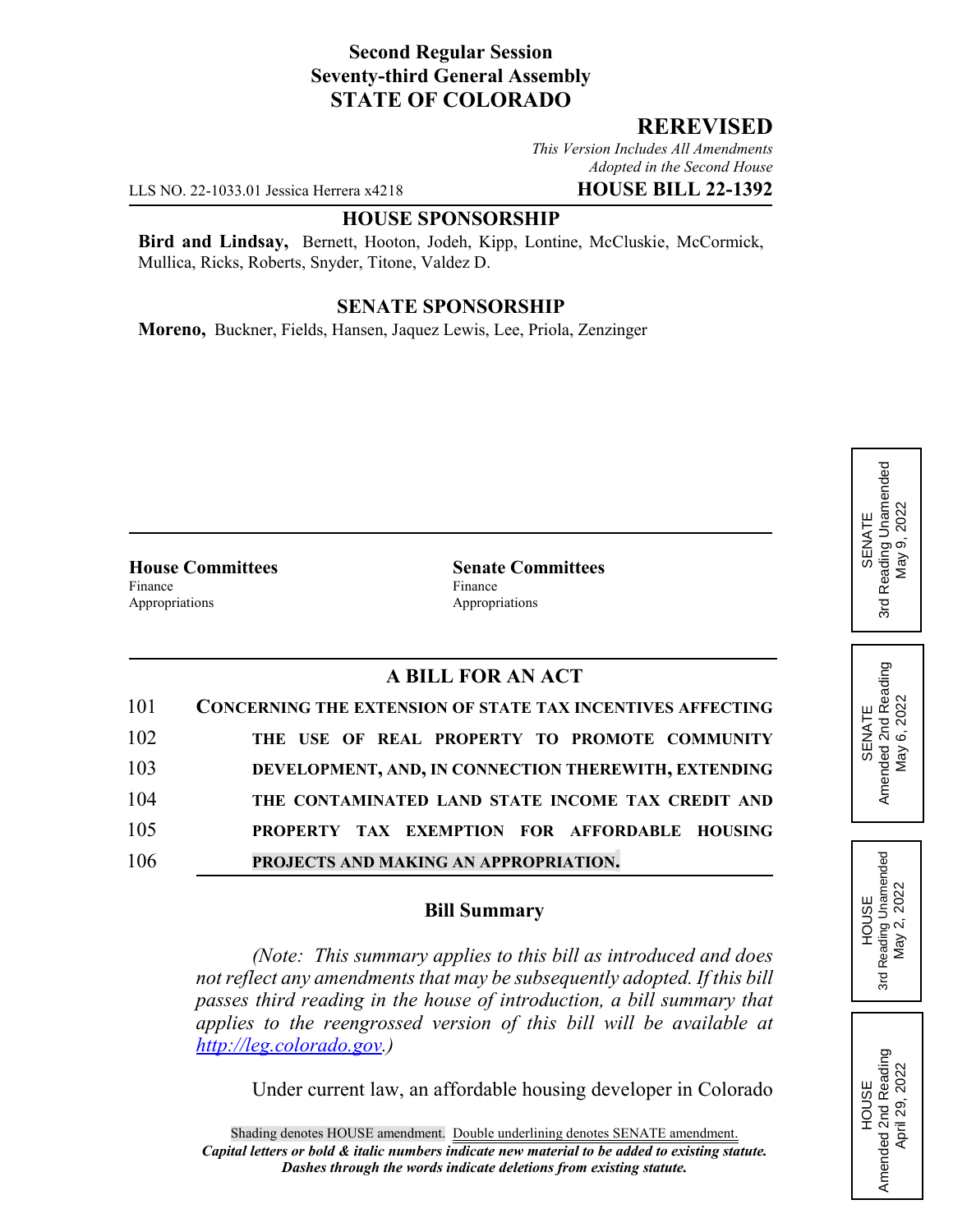can qualify for state property tax exemptions for 15 years and federal income tax credits for 30 years. The bill allows affordable housing projects to receive the Colorado state property tax exemptions for an extended period of 15 years to match the period available under federal law.

Under current law, the tax credit for environmental remediation of contaminated land (commonly referred to as the Brownfield credit) allows taxpayers to claim income tax credits for voluntary cleanup of contaminated land, known as brownfield, located in Colorado. Taxpayers can claim a transferable credit equivalent to 40% of the first \$750,000 spent on remediation and 30% of the next \$750,000 spent, for a maximum credit of \$525,000 on remediation costs of \$1.5 million or more. In addition, a "qualified entity", which is a county, municipality, or private nonprofit entity, is allowed an essentially identical transferable expense amount for expenses incurred in performing approved environmental remediation that can be transferred to a taxpayer as an income tax credit. The Colorado department of public health and environment (CDPHE) is authorized to certify a total of \$3 million in both tax credits for each income tax year. The bill:

- Extends the tax credit, which is set to expire on January 1, 2023, to January 1, 2033, for an additional 10 years;
- Increases the annual total cap on tax credits from \$3 million to \$7 million for calendar year 2022 and after;
- Expands the definition of "qualified entity" to include school districts, charter schools, special districts, institutions of higher education, and other quasi-governmental entities;
- Allows a taxpayer whose credit is tied to remediation of a site in a rural community to claim a credit equivalent to 50% of the first \$750,000 spent on remediation and 40% of the next \$750,000 spent;
- ! Eliminates some restrictions that taxpayers have on the transferability of credits, including a restriction that requires any transfer to occur within the first 2 years of receiving the tax credit and the requirement that the transferee certify that the taxpayer satisfied statutory requirements; and
- Requires a taxpayer and a transferee of a tax credit or transferable expense amount to jointly file a copy of the transfer agreement with CDPHE, specifies that such filing perfects the transfer, and clarifies that the transferee and the department of revenue can rely upon the certification by CDPHE of the ownership and the amount of the tax credit as being accurate.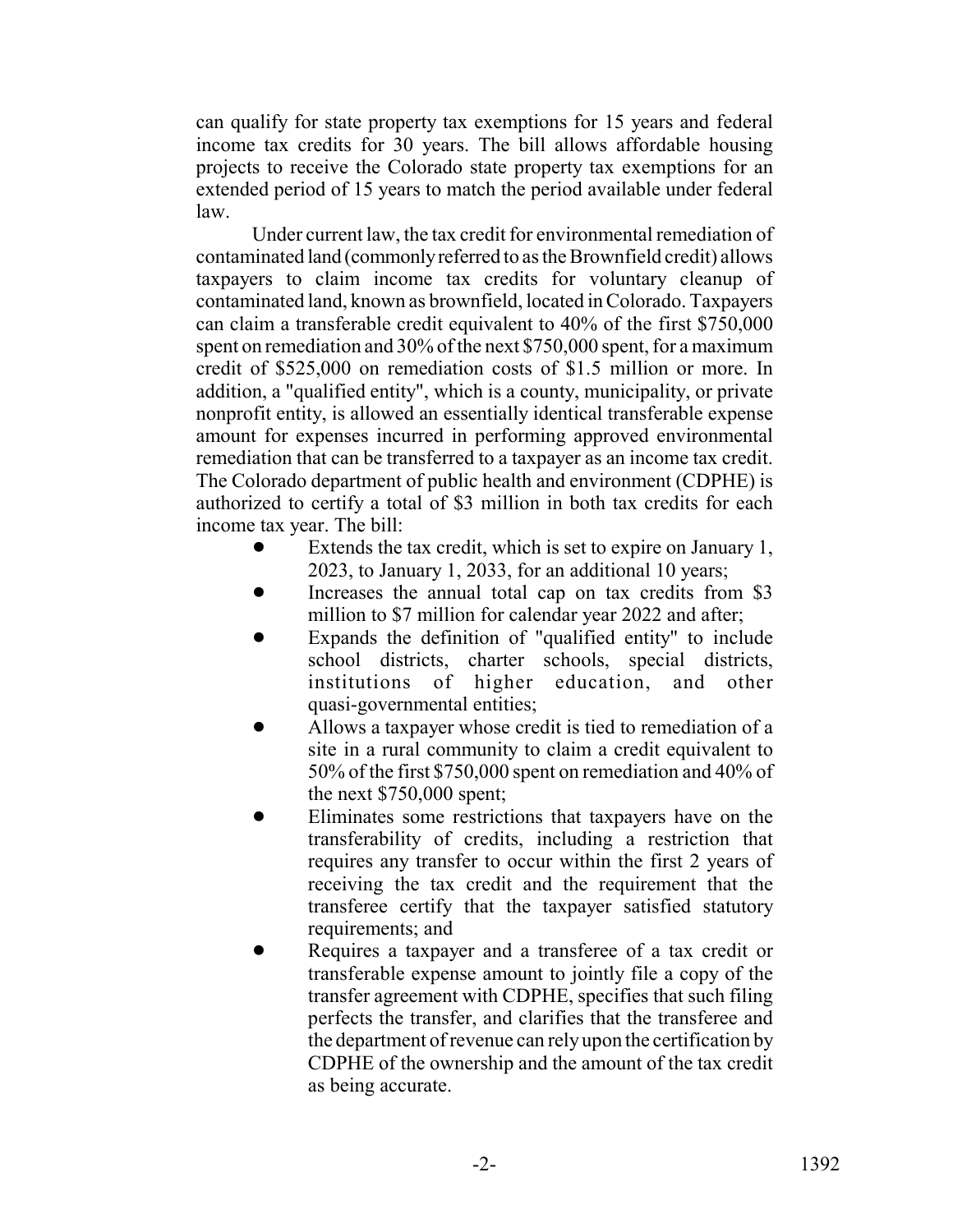*Be it enacted by the General Assembly of the State of Colorado:*

 **SECTION 1.** In Colorado Revised Statutes, 39-3-112, **amend** 3 (3)(c)(II)(A) and (3)(c)(IV)(A) as follows:

 **39-3-112. Definitions - residential property - orphanage - low-income elderly or individuals with disabilities - homeless or abused - low-income households - charitable purposes - exemption - limitations.** (3) In order for property to be exempt from the levy and collection of property tax pursuant to subsection (2) of this section, the administrator must find, pursuant to section 39-2-117, that:

(c) The property is owned:

 (II) (A) With respect to residential structures specified in 12 sub-subparagraphs  $(A)$ ,  $(C)$ , and  $(D)$  of subparagraph  $(H)$  of paragraph  $(a)$ 13 of this subsection  $(3)$ , SUBSECTIONS  $(3)(a)(II)(A)$ ,  $(3)(a)(II)(C)$ , AND (3)(a)(II)(D) OF THIS SECTION during any compliance period, as defined by section 42 (i)(1) of the "Internal Revenue Code of 1986", as amended, 16 INCLUDING ANY EXTENDED USE PERIOD PROVIDED UNDER SECTION 42 OF THE "INTERNAL REVENUE CODE OF 1986", AS AMENDED, by any domestic or foreign limited partnership of which any nonprofit corporation that 19 satisfies the provisions of subparagraph  $(I)$  of this paragraph  $(e)$ 20 SUBSECTION  $(3)(c)(I)$  OF THIS SECTION is a general partner and that was formed for the purpose of obtaining, and has been allocated, low-income 22 housing credits pursuant to section 42 of the "Internal Revenue Code of 1986", as amended.

 (IV) (A) With respect to elderly or disabled low-income residential facilities or low-income household residential facilities, during 26 any compliance period, as defined by section 42 (i)(1) of the "Internal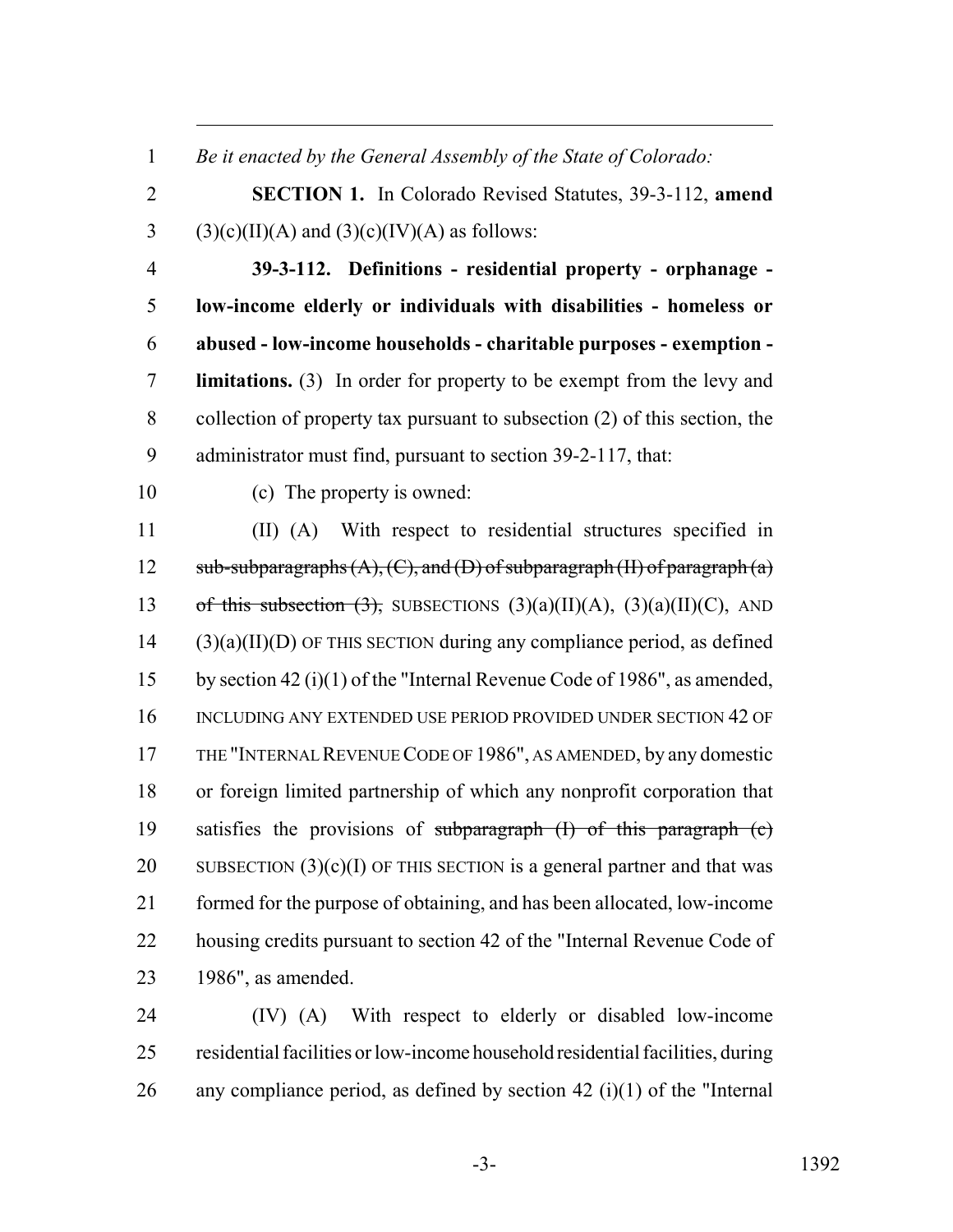Revenue Code of 1986", as amended, INCLUDING ANY EXTENDED USE PERIOD PROVIDED UNDER SECTION 42 OF THE "INTERNAL REVENUE CODE OF 1986", AS AMENDED, by any domestic or foreign limited partnership so long as each of the general partners of such limited partnership is a for-profit corporation, seventy-five percent or more of the outstanding voting stock of which is owned by, and seventy-five percent or more of the members of the board of directors of which is elected by, one or more 8 nonprofit corporations that satisfy the provisions of subparagraph (I) of 9 this paragraph (c) SUBSECTION  $(3)(c)(I)$  OF THIS SECTION and so long as such limited partnership was formed for the purpose of obtaining, and the structure that is owned by such limited partnership has been allocated, low-income housing credits pursuant to section 42 of the "Internal Revenue Code of 1986", as amended.

 **SECTION 2.** In Colorado Revised Statutes, 39-22-526, **amend** 15 (1)(a) introductory portion, (1)(b), (1)(c), (1)(d) introductory portion, 16 (1)(d)(III), (1)(d)(VII), (1)(d)(VIII), (2)(a) introductory portion, (2)(b), 17 (2)(c) introductory portion,  $(2)(c)(II)$ ,  $(2)(c)(VI)$ ,  $(2)(c)(VII)$ ,  $(2)(d)$ ,  $(3)$ , and (4); **repeal** (1)(d)(V), (1)(d)(IX), (1)(d)(X), (2)(c)(IV), and (2)(c)(VIII); and **add** (3.5) as follows:

 **39-22-526. Credit for environmental remediation of contaminated land - legislative declaration - definitions - repeal.**  $(1)$  (a) For income tax years commencing on or after January 1, 2014, but 23 prior to January 1, 2023 JANUARY 1, 2025, there is allowed a credit 24 against the income taxes imposed by this article ARTICLE 22 for any approved environmental remediation of contaminated property to any taxpayer who meets the following requirements:

(b) (I) The tax credit allowed in this section must not exceed forty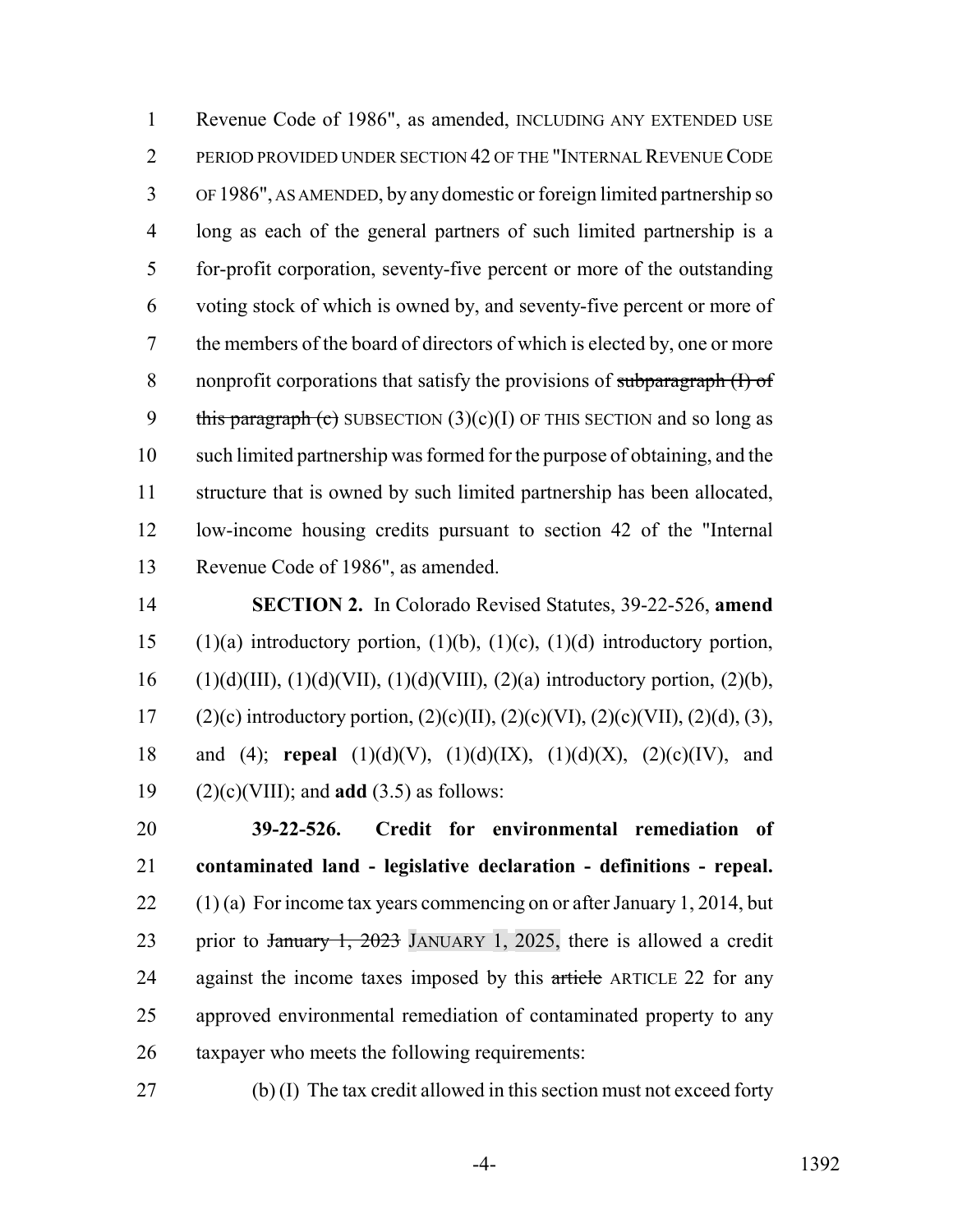percent of the first seven hundred fifty thousand dollars expended for the approved remediation, and must not exceed thirty percent of the next seven hundred fifty thousand dollars expended for the approved remediation. FOR INCOME TAX YEARS COMMENCING ON OR AFTER JANUARY 1, 2022, WITH RESPECT TO APPROVED REMEDIATION OF A SITE LOCATED IN A RURAL COMMUNITY, THE AMOUNT OF THE TAX CREDIT SHALL NOT EXCEED FIFTY PERCENT OF THE FIRST SEVEN HUNDRED FIFTY THOUSAND DOLLARS EXPENDED FOR THE APPROVED REMEDIATION, AND MUST NOT EXCEED FORTY PERCENT OF THE NEXT SEVEN HUNDRED FIFTY THOUSAND DOLLARS EXPENDED FOR THE APPROVED REMEDIATION. A tax credit is not allowed for expenditures exceeding one million five hundred thousand dollars on any individual project.

 (II) AS USED IN THIS SUBSECTION (1)(b) AND SUBSECTION (2)(b) OF THIS SECTION, "RURAL COMMUNITY" MEANS:

 (A) A MUNICIPALITY WITH A POPULATION OF LESS THAN FIFTY THOUSAND PEOPLE THAT IS NOT LOCATED WITHIN THE DENVER METROPOLITAN AREA; OR

**(B)** THE UNINCORPORATED AREA OF ANY COUNTY THAT IS NOT LOCATED IN THE DENVER METROPOLITAN AREA AND THAT HAS A TOTAL 20 POPULATION OF LESS THAN FIFTY THOUSAND PEOPLE.

**(III)** AS USED IN THIS SUBSECTION (1)(b) AND SUBSECTION (2)(b) OF THIS SECTION, "DENVER METROPOLITAN AREA" MEANS ADAMS, 23 ARAPAHOE, BOULDER, AND JEFFERSON COUNTIES, THE CITY AND COUNTY OF BROOMFIELD, THE CITY AND COUNTY OF DENVER, AND ALL OF DOUGLAS COUNTY OTHER THAN THE TOWN OF CASTLE ROCK AND THE 26 TOWN OF LARKSPUR.

27 (c) A credit must be first applied to taxes due or transferred to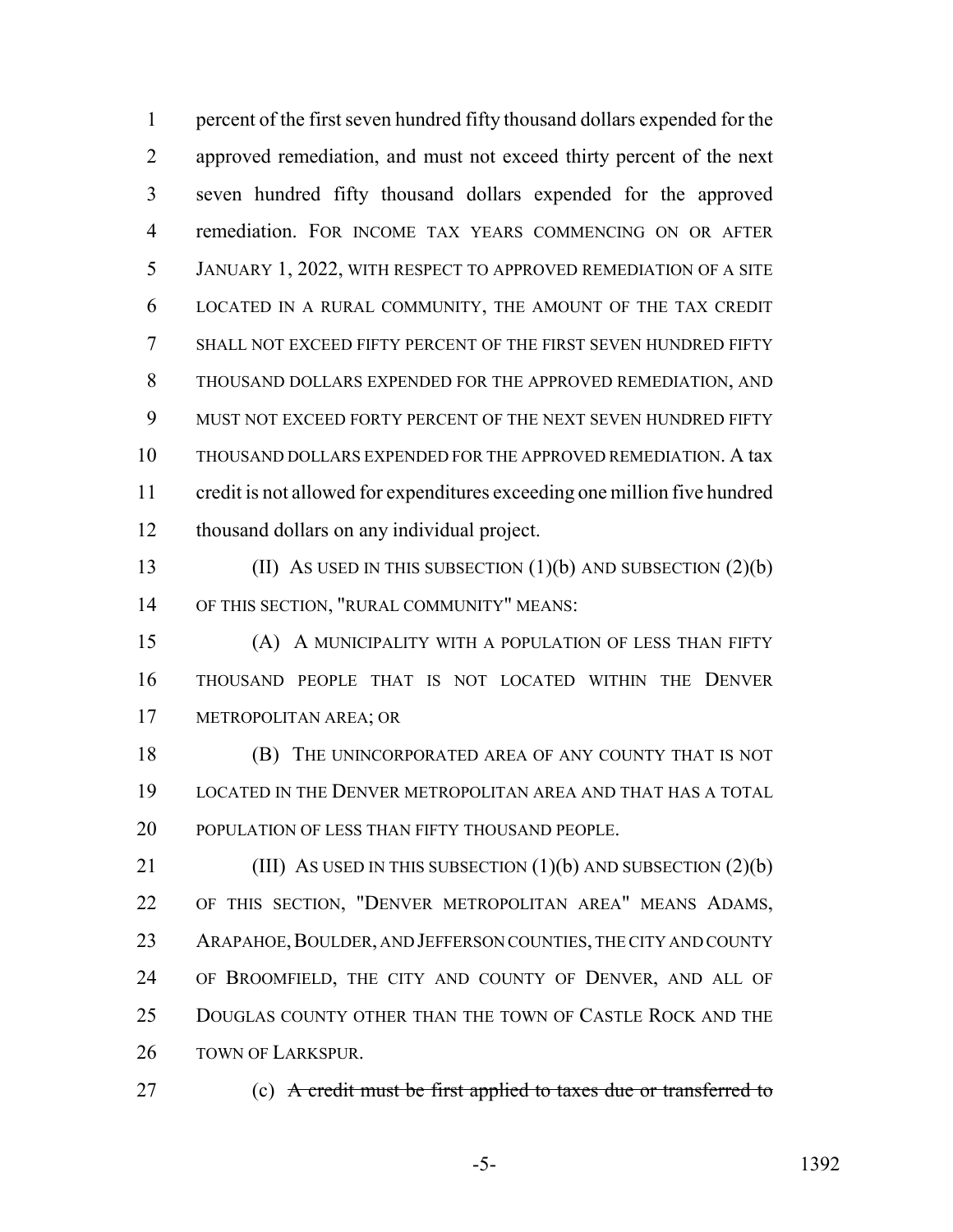1 another taxpayer pursuant to paragraph (d) of this subsection (1) no later 2 than the tax year following the tax year in which the certification is 3 provided to the department pursuant to section -16-306  $(5)(a)$ , C.R.S. If the credit allowed by this section exceeds the tax otherwise due, the excess credit may be carried forward and claimed on the earliest possible subsequent tax return for a period not to exceed five years.

 (d) A taxpayer may transfer all or a portion of a tax credit granted pursuant to this subsection (1) to another taxpayer for such other taxpayer, as transferee, to apply as a credit against the taxes imposed by this article ARTICLE 22 subject to the following limitations:

 (III) For any tax year in which a tax credit is transferred pursuant to this paragraph (d), both the taxpayer and the transferee shall file 13 written statements with their income tax returns specifying the amount of 14 the tax credit transferred. A transferee may only claim a credit transferred 15 pursuant to this paragraph (d) if the taxpayer's written statement verifies 16 the amount of the tax credit claimed by the transferee. ANY TRANSFEREE OF A TAX CREDIT ISSUED UNDER THIS SECTION MAY USE THE AMOUNT OF THE TAX CREDITS TRANSFERRED TO OFFSET AGAINST ANY OTHER TAX DUE UNDER THIS ARTICLE 22. THE TRANSFEROR AND THE TRANSFEREE OF THE TAX CREDITS SHALL JOINTLY FILE A COPY OF THE WRITTEN TRANSFER AGREEMENT WITH THE COLORADO DEPARTMENT OF PUBLIC HEALTH AND ENVIRONMENT, REFERRED TO IN THIS SECTION AS "CDPHE", WITHIN THIRTY DAYS AFTER THE TRANSFER. ANY FILING OF THE WRITTEN TRANSFER AGREEMENT WITH CDPHE PERFECTS THE TRANSFER, AND CDPHE SHALL DEVELOP A SYSTEM TO TRACK THE TRANSFERS OF TAX CREDITS AND TO CERTIFY THE OWNERSHIP OF TAX CREDITS. A 27 CERTIFICATION BY CDPHE OF THE OWNERSHIP AND THE AMOUNT OF TAX

-6- 1392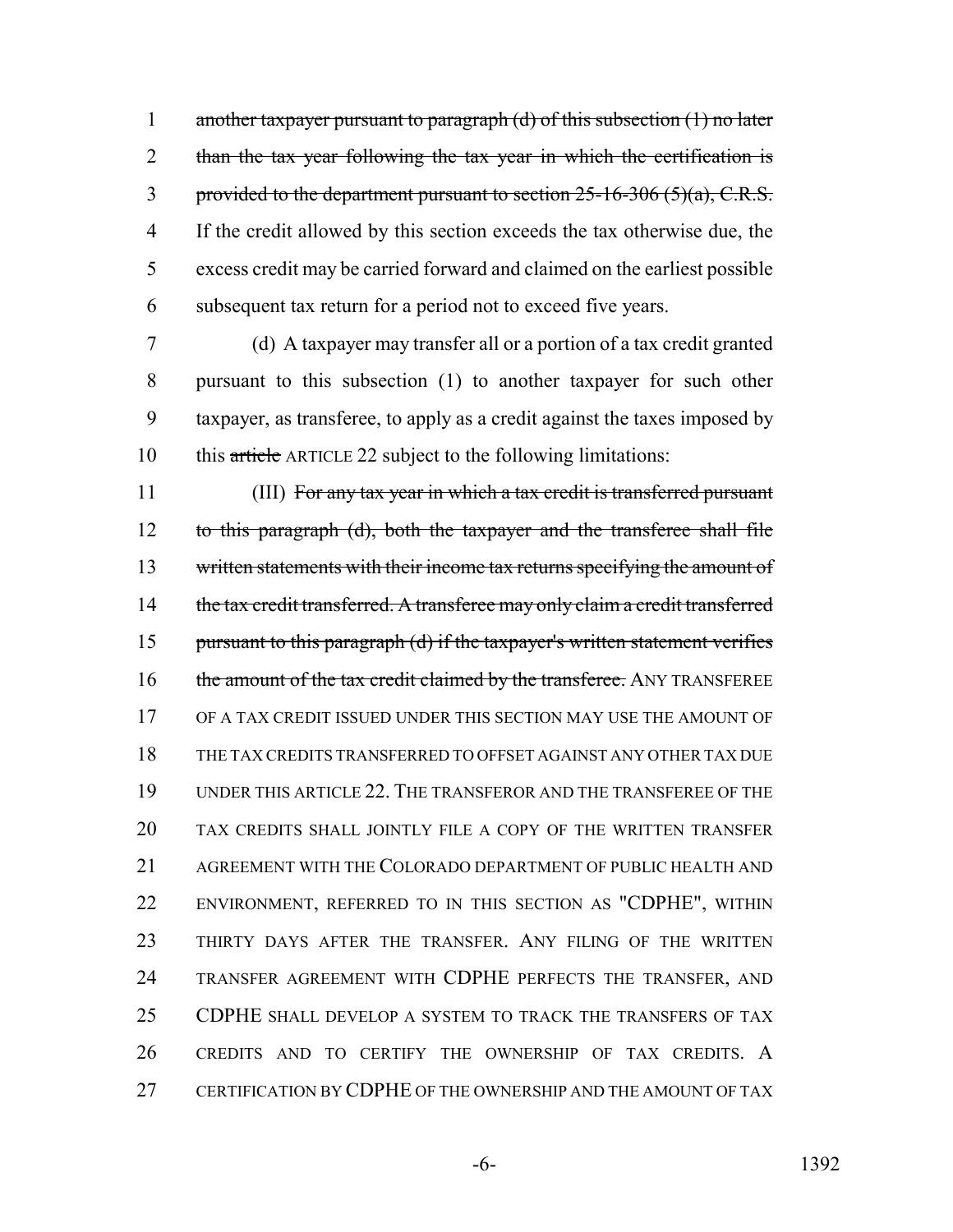CREDITS MAY BE RELIED ON BY THE DEPARTMENT OF REVENUE AND THE TRANSFEREE AS BEING ACCURATE, AND NEITHER CDPHE NOR THE DEPARTMENT OF REVENUE SHALL ADJUST THE AMOUNT OF TAX CREDITS AS TO THE TRANSFEREE; EXCEPT THAT CDPHE AND THE DEPARTMENT OF REVENUE RETAIN ANY REMEDIES THEY MAY HAVE AGAINST THE OWNER.

 (V) The transferee shall submit to the department of revenue a form approved by the department establishing that the taxpayer has satisfied the requirements of this section. The transferee shall also file a copy of the form with the department of public health and environment.

 (VII) A tax credit held by an individual either directly or as a 11 result of a donation DISTRIBUTION by a pass-through entity, but not a tax credit held by a transferee unless used by the transferee's estate for taxes owed by the estate, survives the death of the individual and may be claimed or transferred by the decedent's estate.

15 (VIII) The transferor of a tax credit transferred pursuant to this 16 paragraph (d) SUBSECTION  $(1)(d)$  is the tax matters representative in all 17 matters with respect to the credit. The tax matters representative is 18 responsible for representing and binding the transferees with respect to 19 all issues affecting the credit, including the amounts expended for the 20 approved remediation, the certificate issued by the department of public 21 health and environment, notifications and correspondence from and with 22 the department of revenue, audit examinations, assessments or refunds, 23 settlement agreements, and the statute of limitations. The transferee is 24 subject to the same statute of limitations with respect to the credit as the 25 transferor of the credit.

26 (IX) Final resolution of disputes regarding the tax credit between 27 the department of revenue and the tax matters representative, including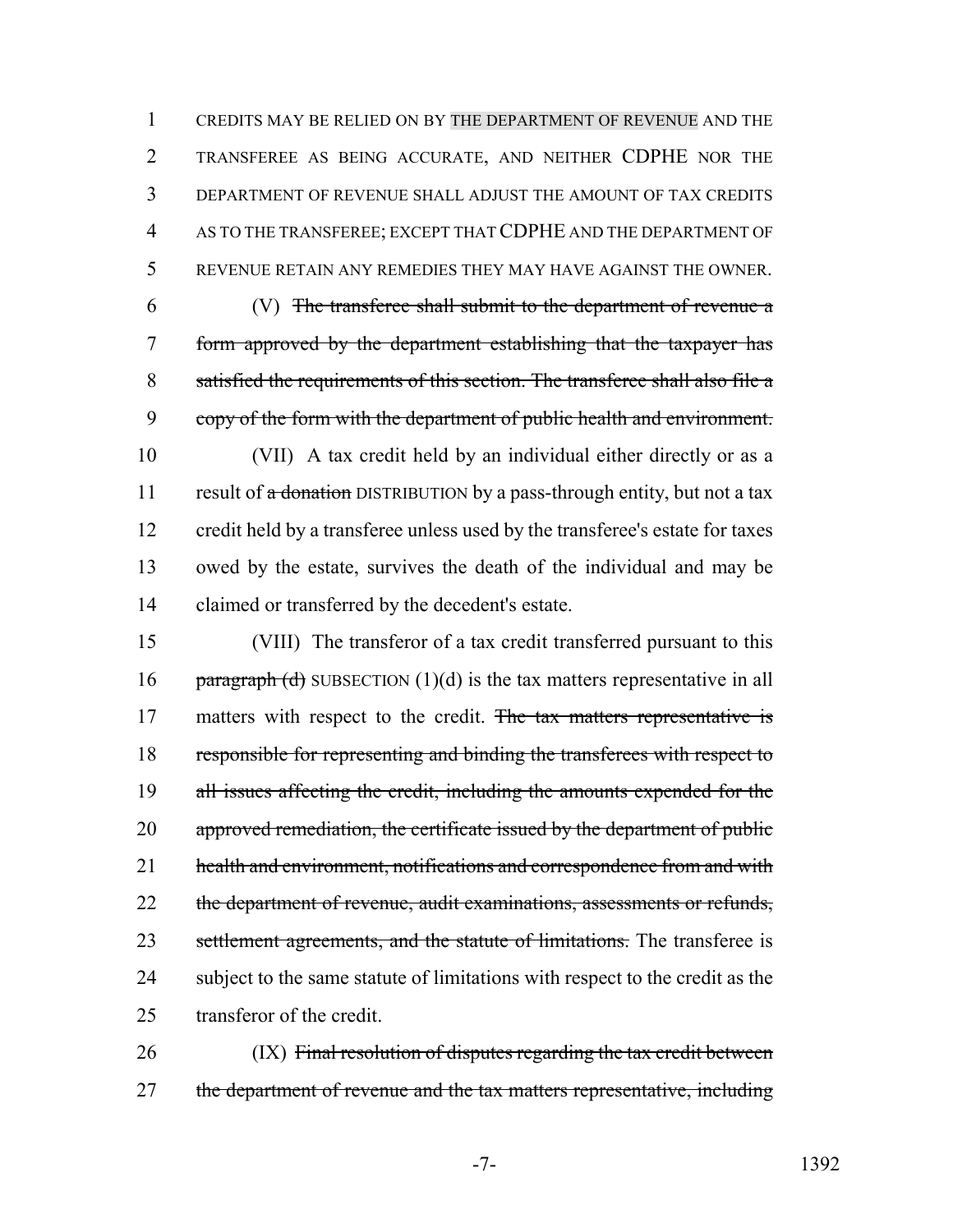final determinations, compromises, payment of additional taxes or refunds due, and administrative and judicial decisions, is binding on transferees.

 (X) Any person who has claimed a credit or who may be eligible to claim a tax credit either as a taxpayer or a transferee may petition the department of revenue to change the tax matters representative's designation. The executive director shall promulgate rules specifying the procedures for a change to the tax matters representative's designation 9 when the executive director determines that the tax matters representative is unavailable or unwilling to act as the tax matters representative. If the 11 department grants the petition, the new tax matters representative shall 12 serve in that capacity on and after the date the department grants the petition.

 (2) (a) For income tax years commencing on or after January 1, 15 2014, but prior to January 1, 2023 JANUARY 1, 2025, there is allowed to any qualified entity a transferable expense amount for expenses incurred by the qualified entity in performing approved environmental 18 remediation. The transferable expense amount may only be transferred to a taxpayer to be claimed by the taxpayer as a credit pursuant to the provisions of this subsection (2). The transferrable expense amount is allowed to any qualified entity that meets the following requirements:

 (b) The transferable expense amount allowed in this section must not exceed forty percent of the first seven hundred fifty thousand dollars expended by the qualified entity for the approved remediation, and must not exceed thirty percent of the next seven hundred fifty thousand dollars expended by the qualified entity for the approved remediation; EXCEPT 27 THAT, FOR INCOME TAX YEARS COMMENCING ON OR AFTER JANUARY 1,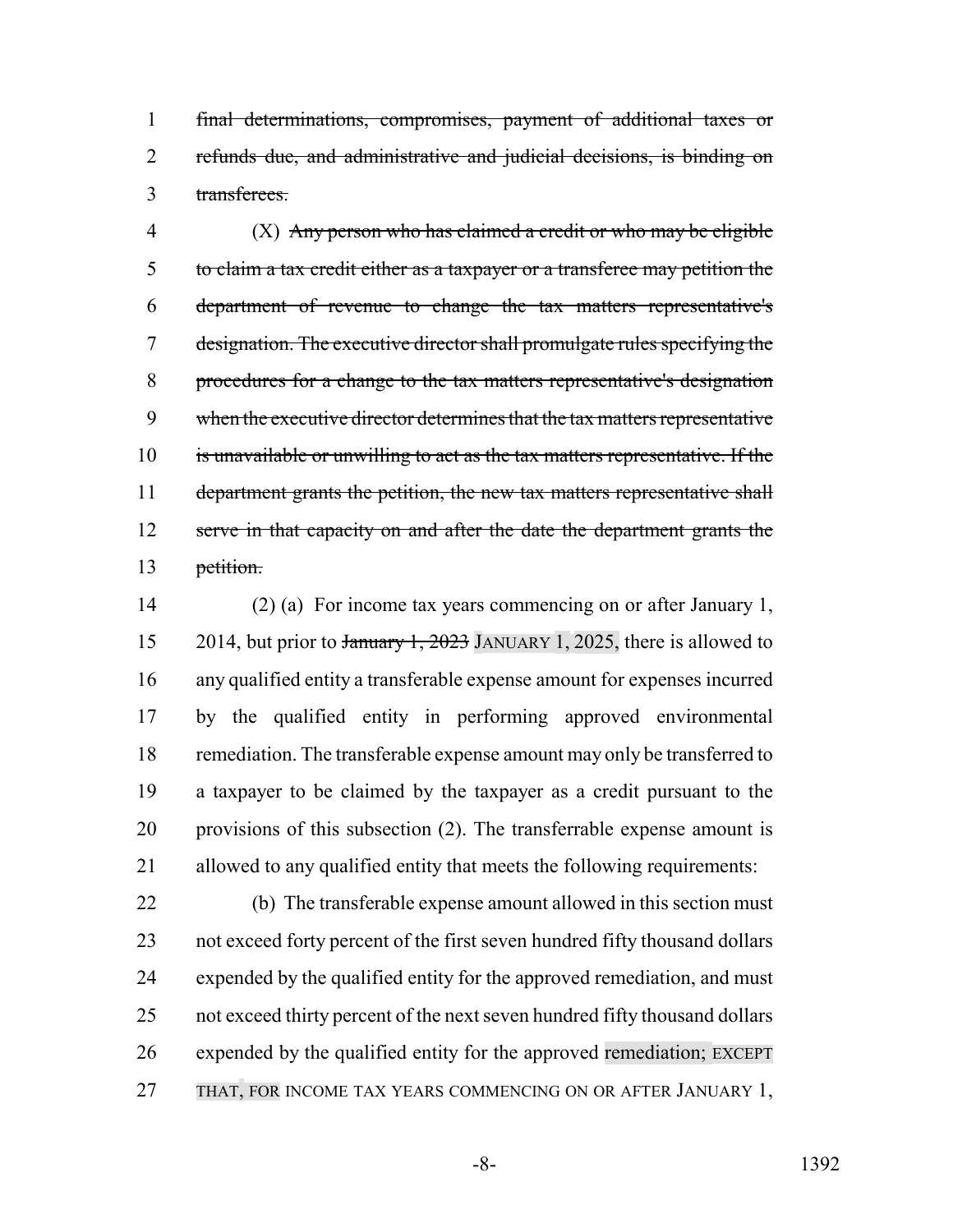2022, BUT BEFORE JANUARY 1, 2025, WITH RESPECT TO APPROVED REMEDIATION OF A SITE LOCATED IN A RURAL COMMUNITY, THE AMOUNT OF THE TRANSFERABLE EXPENSE SHALL NOT EXCEED FIFTY PERCENT OF THE FIRST SEVEN HUNDRED FIFTY THOUSAND DOLLARS EXPENDED FOR THE APPROVED REMEDIATION, AND MUST NOT EXCEED FORTY PERCENT OF THE NEXT SEVEN HUNDRED FIFTY THOUSAND DOLLARS EXPENDED FOR THE APPROVED REMEDIATION. A transferable expense amount is not allowed for expenditures exceeding one million five hundred thousand dollars on any individual project.

 (c) A qualified entity may transfer all or a portion of a transferable expense amount allowed pursuant to this subsection (2) to a taxpayer for such taxpayer, as transferee, to apply as a credit against the taxes imposed 13 by this article ARTICLE 22 subject to the following limitations:

14 (II) For any tax year in which a transferable expense amount is 15 transferred pursuant to this subsection  $(2)$ , the qualified entity shall file a written statement with the department of revenue on a form approved 17 by the department of revenue and the transferee shall file a written 18 statement with the transferee's income tax return specifying the amount 19 transferred to the transferee to be claimed as a credit. A transferee may 20 only claim a credit pursuant to this subsection  $(2)$  if the qualified entity's written statement verifies the amount of the tax credit claimed by the 22 transferee. ANY TRANSFEREE OF A TRANSFERABLE EXPENSE AMOUNT ISSUED UNDER THIS SECTION MAY USE THE AMOUNT OF THE TRANSFERABLE EXPENSE AMOUNT TRANSFERRED TO OFFSET AGAINST ANY OTHER TAX DUE UNDER THIS ARTICLE 22. THE TRANSFEROR AND THE TRANSFEREE OF THE TRANSFERABLE EXPENSE AMOUNT SHALL JOINTLY FILE A COPY OF THE WRITTEN TRANSFER AGREEMENT WITH CDPHE

-9- 1392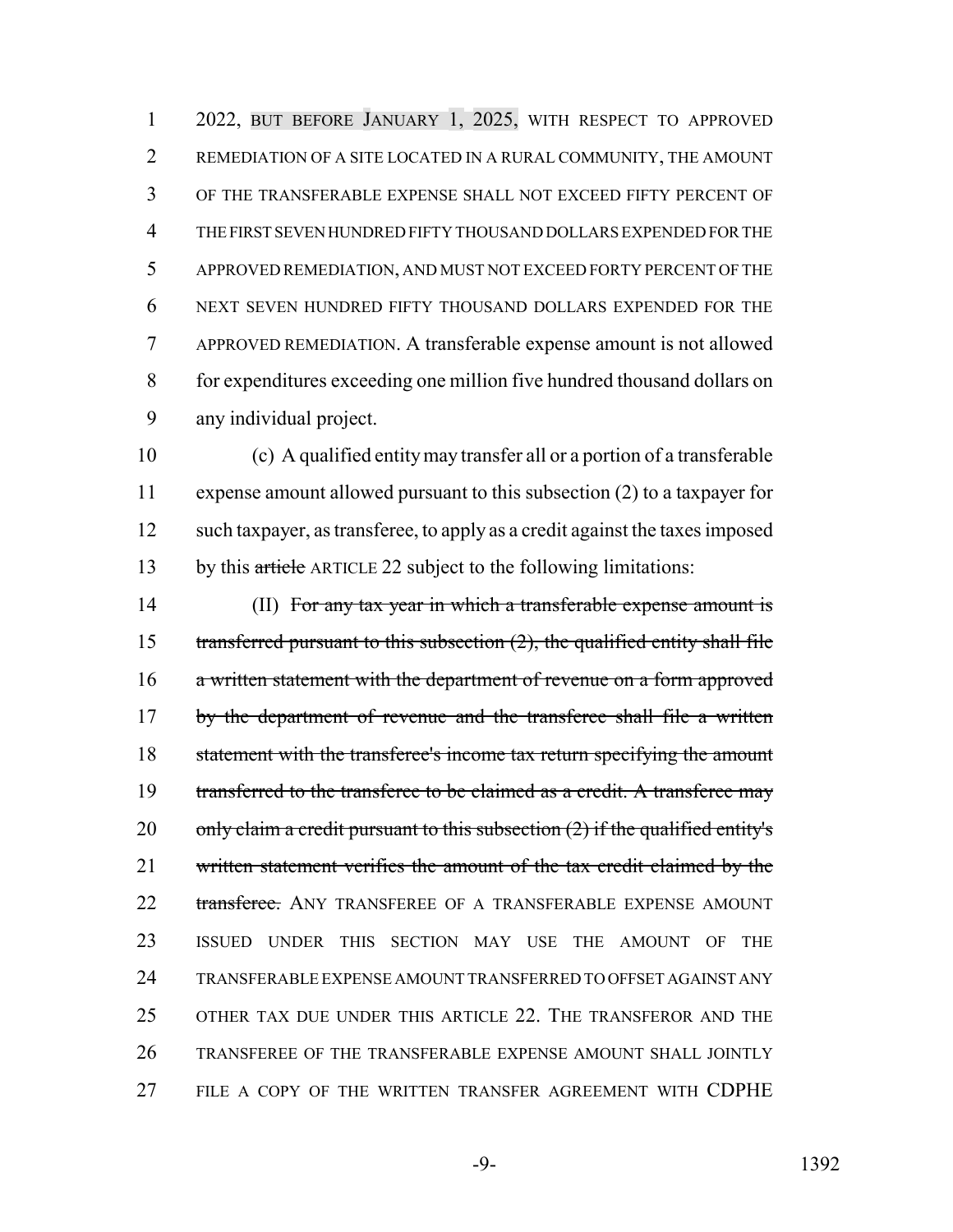WITHIN THIRTY DAYS AFTER THE TRANSFER. ANY FILING OF THE WRITTEN TRANSFER AGREEMENT WITH CDPHE PERFECTS THE TRANSFER, AND CDPHE SHALL DEVELOP A SYSTEM TO TRACK THE TRANSFERS OF TRANSFERABLE EXPENSE AMOUNTS AND TO CERTIFY THE OWNERSHIP OF TRANSFERABLE EXPENSE AMOUNTS.A CERTIFICATION BY CDPHE OF THE OWNERSHIP AND THE AMOUNT OF TRANSFERABLE EXPENSE MAY BE RELIED ON BY THE DEPARTMENT OF REVENUE AND THE TRANSFEREE AS BEING ACCURATE, AND NEITHER CDPHE NOR THE DEPARTMENT OF REVENUE SHALL ADJUST THE AMOUNT OF TRANSFERABLE EXPENSE AS TO THE TRANSFEREE; EXCEPT THAT CDPHE AND THE DEPARTMENT OF REVENUE RETAIN ANY REMEDIES THEY MAY HAVE AGAINST THE OWNER.

12 (IV) The transferee shall submit to the department of revenue a form approved by the department establishing that the transferee has 14 satisfied the requirements of this section. The transferee shall also file a copy of the form with the department of public health and environment.

16 (VI) A tax credit TRANSFERABLE EXPENSE AMOUNT held by a transferee's estate for taxes owed by the estate, survives the death of the transferee and may be claimed or transferred by the decedent's estate.

 (VII) The qualified entity that transfers a transferable expense amount to be claimed as a credit by a transferee pursuant to this 21 subsection (2) is the tax matters representative in all matters with respect 22 to the credit. The tax matters representative is responsible for representing 23 and binding the transferees with respect to all issues affecting the credit, 24 including the amounts expended for the approved remediation, the 25 certificate issued by the department of public health and environment, notifications and correspondence from and with the department of revenue, audit examinations, assessments or refunds, settlement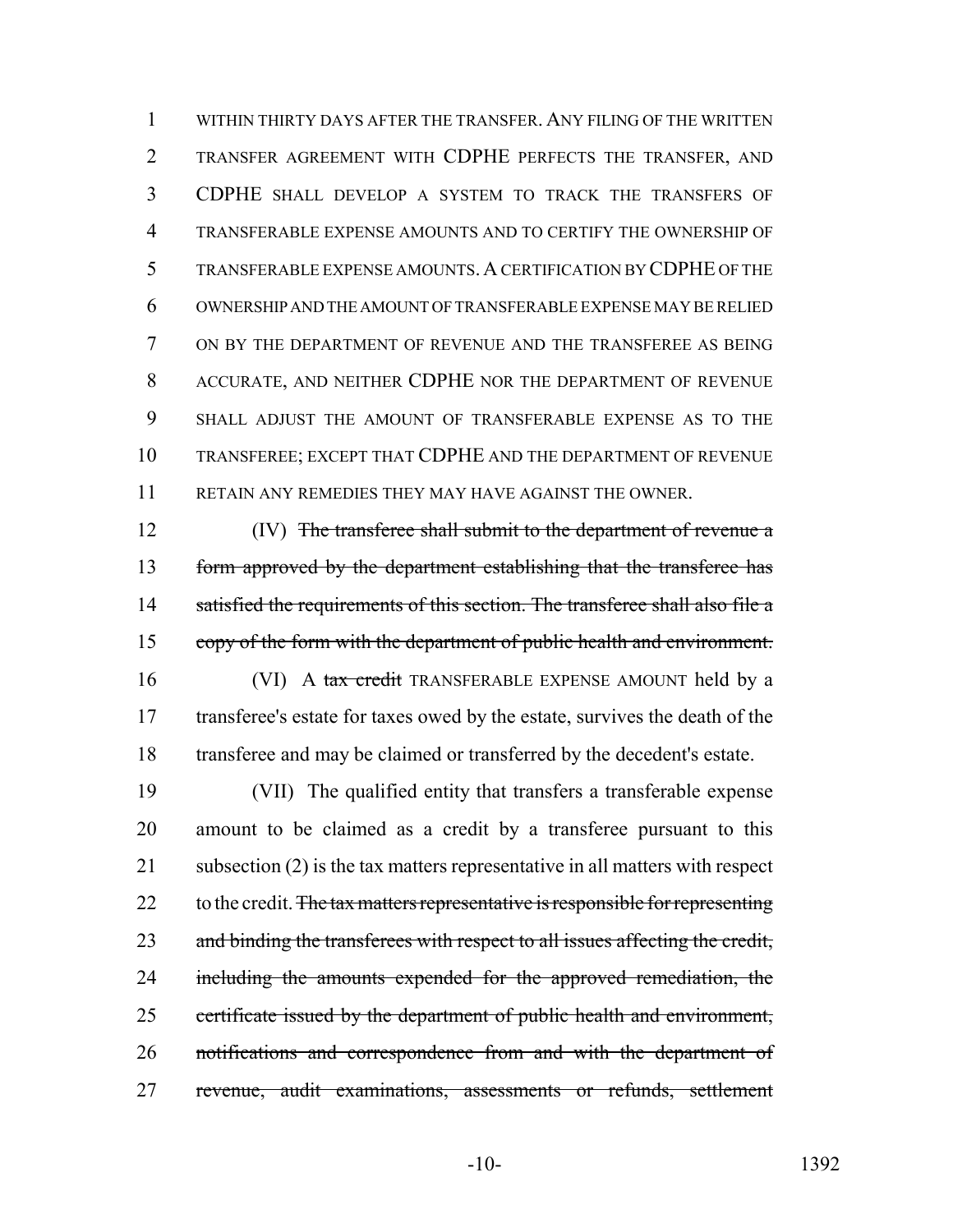agreements, and the statute of limitations.

 (VIII) Final resolution of disputes regarding the tax credit between the department of revenue and the tax matters representative, including final determinations, compromises, payment of additional taxes or refunds due, and administrative and judicial decisions, is binding on transferees.

 (d) For purposes of AS USED IN this subsection (2), "qualified entity" means a county, home rule county, city, town, home rule city, home rule city and county, SCHOOL DISTRICT, CHARTER SCHOOL, SPECIAL 10 DISTRICT, DISTRICT AUTHORIZED BY ARTICLE 20 OF TITLE 30, ARTICLE 25 11 OF TITLE 31, AND ARTICLES 41 TO 50 OF TITLE 37, STATE INSTITUTION OF HIGHER EDUCATION, QUASI-GOVERNMENTAL ENTITY, OR MUNICIPAL, QUASI-MUNICIPAL, OR PUBLIC CORPORATION ORGANIZED PURSUANT TO LAW, or a private nonprofit entity that is exempt from the income taxes 15 imposed by this article ARTICLE 22.

 (3) In addition to any other requirements of this section, a taxpayer shall submit a claim for a credit and a qualified entity shall submit a claim for a transferrable expense amount to the department of public health and environment. The department shall issue certificates for the claims received in the order submitted. After certificates have been issued for credits and transferrable expense amounts in the aggregate amount of three million dollars for all taxpayers and qualified entities 23 combined for the 2014 TO 2021 calendar years and three FIVE million 24 dollars for each calendar year thereafter, FOR THE 2022, 2023, AND 2024 CALENDAR YEARS, any claims that exceed the amount allowed for the calendar year shall be placed on a wait list in the order submitted and a certificate shall be issued for use of the credit or transferrable expense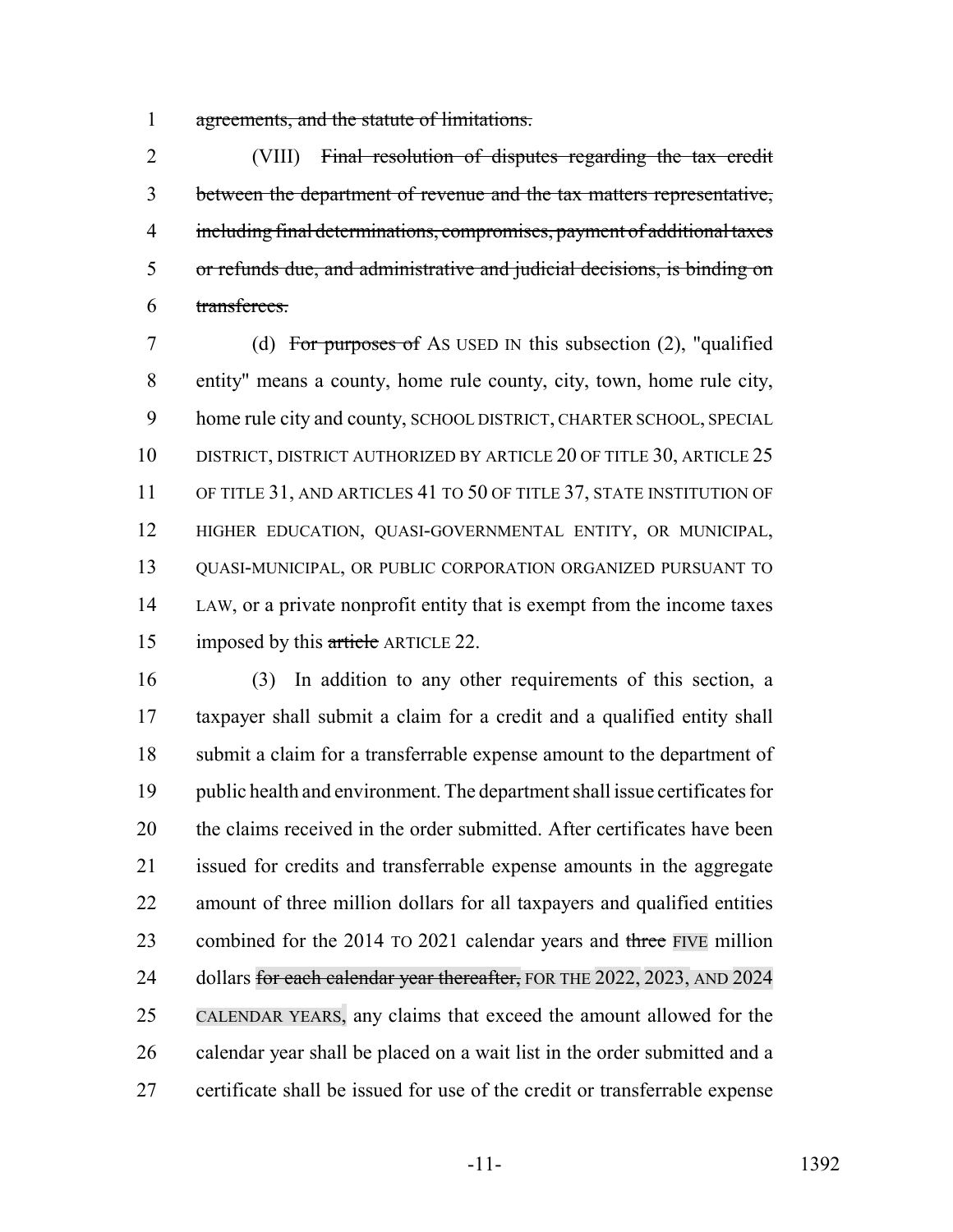amount in the next year for which the department has not issued credit 2 certificates in excess of three OR FIVE million dollars except that no more than one million dollars in claims shall be placed on the wait list for any 4 given calendar year RESPECTIVELY. The department shall not issue certificates for any calendar year, including certificates placed on a wait list for that year, in an aggregate amount that exceeds three OR FIVE million dollars RESPECTIVELY. TWO MILLION DOLLARS OF THE FIVE MILLION DOLLAR CAP IS RESERVED ONLY FOR PROJECTS IN A RURAL COMMUNITY. THE REMAINING THREE MILLION DOLLARS EACH YEAR MAY BE USED BY RURAL OR NONRURAL COMMUNITIES. No claim for a credit or a transferrable expense amount is allowed for any income tax year commencing on or after January 1, 2014, unless a certificate has been issued by the department pursuant to this subsection (3).

 (3.5) IN ACCORDANCE WITH SECTION 39-21-304 (1), WHICH REQUIRES EACH BILL THAT CREATES A NEW TAX EXPENDITURE OR EXTENDS AN EXPIRING TAX EXPENDITURE TO INCLUDE A TAX PREFERENCE PERFORMANCE STATEMENT AS PART OF A STATUTORY LEGISLATIVE DECLARATION, THE GENERAL ASSEMBLY HEREBY FINDS AND DECLARES THAT:

**(a) THE GENERAL LEGISLATIVE PURPOSES OF THE INCOME TAX** CREDIT ALLOWED BY THIS SECTION ARE:

**(I) TO INDUCE CERTAIN DESIGNATED BEHAVIOR BY TAXPAYERS;** AND

 (II) TO PROVIDE TAX RELIEF FOR CERTAIN BUSINESSES OR INDIVIDUALS;

 (b) THE SPECIFIC LEGISLATIVE PURPOSE OF THE INCOME TAX CREDIT ALLOWED BY THIS SECTION IS TO ENCOURAGE VOLUNTARY